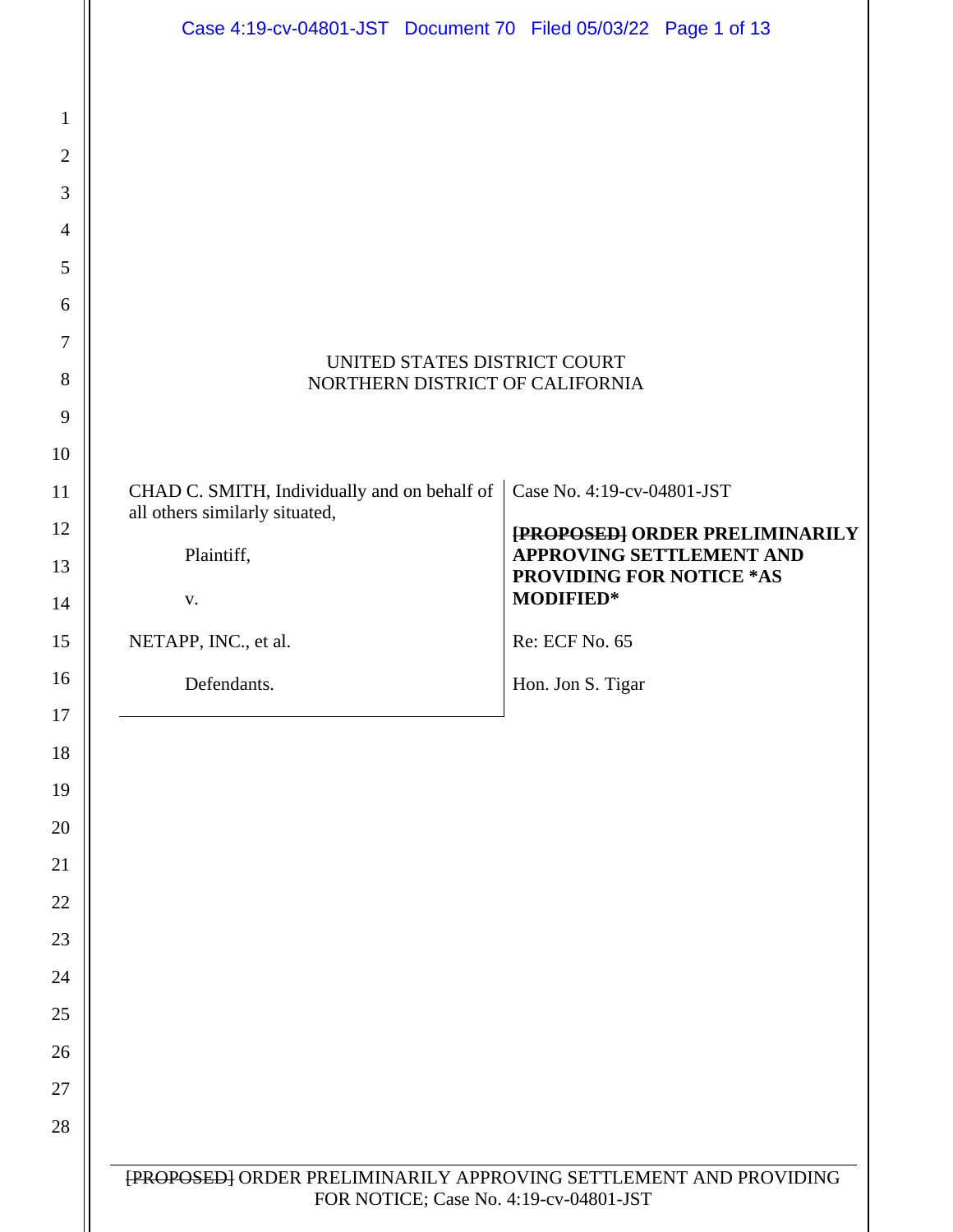WHEREAS, Lead Plaintiff Winston Derouin ("Plaintiff") and Defendants NetApp, Inc. ("NetApp" or "Company"), George Kurian, Ronald J. Pasek, and Matthew K. Fawcett have entered into the Stipulation of Settlement, dated September 21, 2021 ("Stipulation"), which is subject to review under Rule 23 of the Federal Rules of Civil Procedure, and which, together with the exhibits annexed thereto, sets forth the terms and conditions for the proposed settlement and dismissal with prejudice of the securities class action pending before the Court titled, *Chad C. Smith v. NetApp, Inc., et al*., Case No. 4:19-cv-04801-JST (N.D. Cal.) (the "Action"); and the Court having read and considered the Stipulation and the exhibits thereto and submissions made relating thereto, and finding that substantial and sufficient grounds exist for entering this Order; and the Parties having consented to the entry of this Order;

# NOW, THEREFORE, IT IS HEREBY ORDERED that:

1. Capitalized terms used herein have the meanings defined in the Stipulation.

2. Pursuant to Rules 23(a) and (b)(3) of the Federal Rules of Civil Procedure and for the purposes of the Settlement only, the Action is hereby preliminarily certified as a class action on behalf of all persons and entities who purchased or otherwise acquired the publicly traded securities of NetApp between May 23, 2019 and August 1, 2019, both dates inclusive ("Settlement Class Period"). Excluded from the Settlement Class are Defendants, the officers and directors of NetApp, members of the Individual Defendants' immediate families and their legal representatives, heirs, successors, or assigns and any entity in which the Individual Defendants have or had a controlling interest. Also excluded from the Settlement Class are all putative members of the Settlement Class who exclude themselves by filing a valid and timely request for exclusion, and persons with no compensable damages.

3. This Court finds, preliminarily and for purposes of the Settlement of the Action only, that the prerequisites for a class action under Rules 23(a) and (b)(3) of the Federal Rules of Civil Procedure have been satisfied in that: (a) the number of Settlement Class Members is so numerous that joinder of all members of the Settlement Class is impracticable; (b) there are questions of law and fact common to the Settlement Class; (c) Lead Plaintiff's claims are typical of the claims of the Settlement Class they seek to represent; (d) Lead Plaintiff fairly and adequately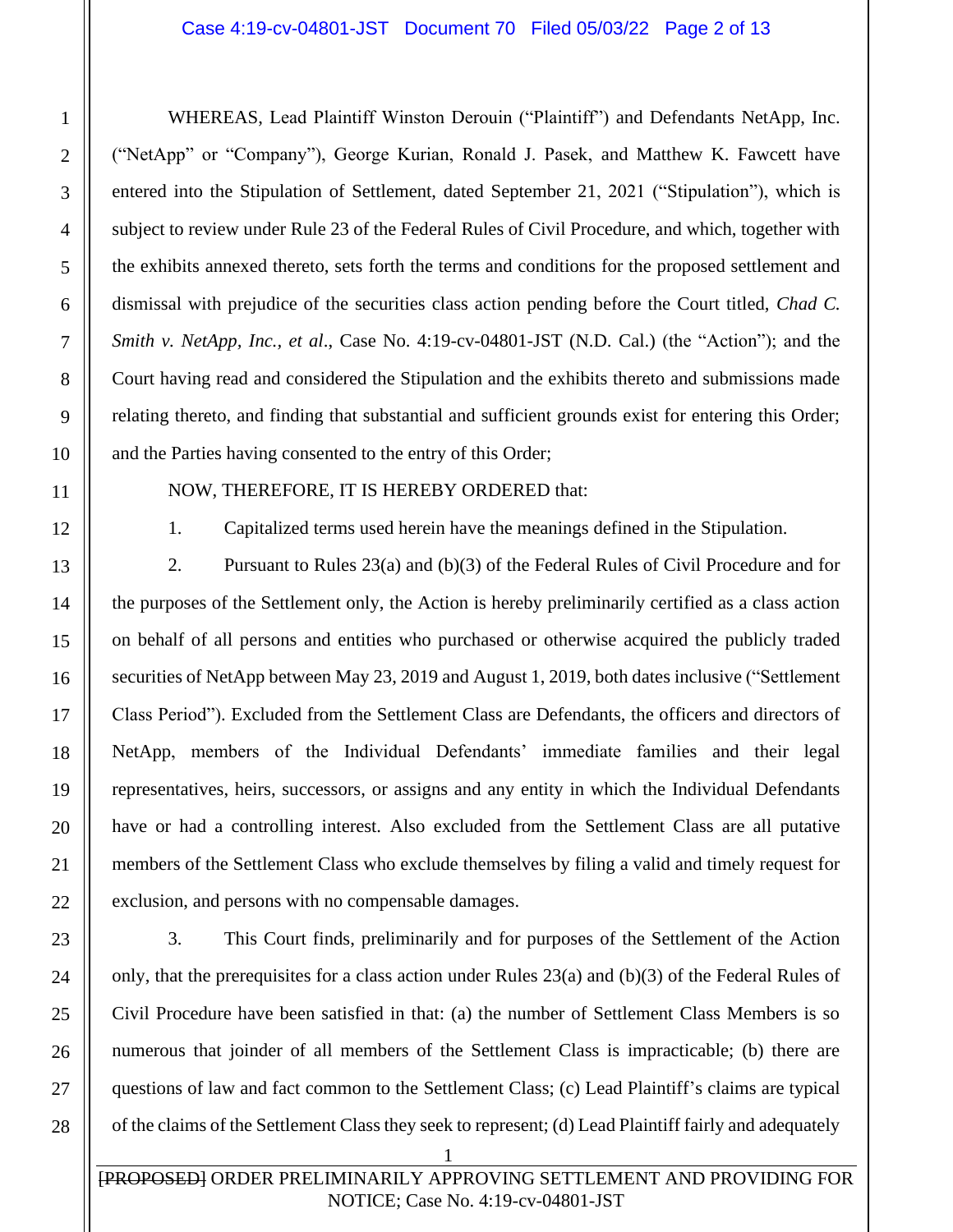### Case 4:19-cv-04801-JST Document 70 Filed 05/03/22 Page 3 of 13

represents the interests of the Settlement Class; (e) questions of law and fact common to the Settlement Class predominate over any questions affecting only individual members of the Settlement Class; and (f) a class action is superior to other available methods for the fair and efficient adjudication of the Action.

4. Pursuant to Rule 23 of the Federal Rules of Civil Procedure, preliminarily and for the purposes of the Settlement of the Action only, Lead Plaintiff is certified as the class representative on behalf of the Settlement Class ("Class Representative") and Lead Counsel, selected by Lead Plaintiff and previously appointed by the Court, is hereby appointed as class counsel for the Settlement Class ("Class Counsel").

5. The Court finds that (a) the Settlement memorialized in the Stipulation resulted from good faith, arm's length negotiations, and (b) the Settlement memorialized in the Stipulation is sufficiently fair, reasonable, and adequate to the Settlement Class Members to warrant providing notice of the Settlement to Settlement Class Members and holding a Final Approval Hearing.

6. The Court hereby preliminarily approves the Settlement, subject to further consideration at a hearing (the "Final Approval Hearing") pursuant to Federal Rule of Civil Procedure 23(e), which is hereby scheduled to be held before the Court on September 1, 2022, at 2:00 p.m., via Zoom at the link available at https://cand.uscourts.gov/judges/tigar-jon-s-jst/, for the following purposes:

(a) to determine finally whether the applicable prerequisites for class action treatment of the Action under Federal Rules of Civil Procedure 23(a) and (b) are satisfied;

(b) to determine finally whether the Settlement is fair, reasonable, and adequate, and should be approved by the Court;

(c) to determine finally whether the Judgment, substantially in the form of Exhibit B to the Stipulation, should be entered, dismissing the Action on the merits and with prejudice, and to determine whether the release by the Releasing Parties of the Released Claims against the Released Parties, as set forth in the Stipulation, should be ordered, along with a permanent injunction barring efforts to prosecute or attempt to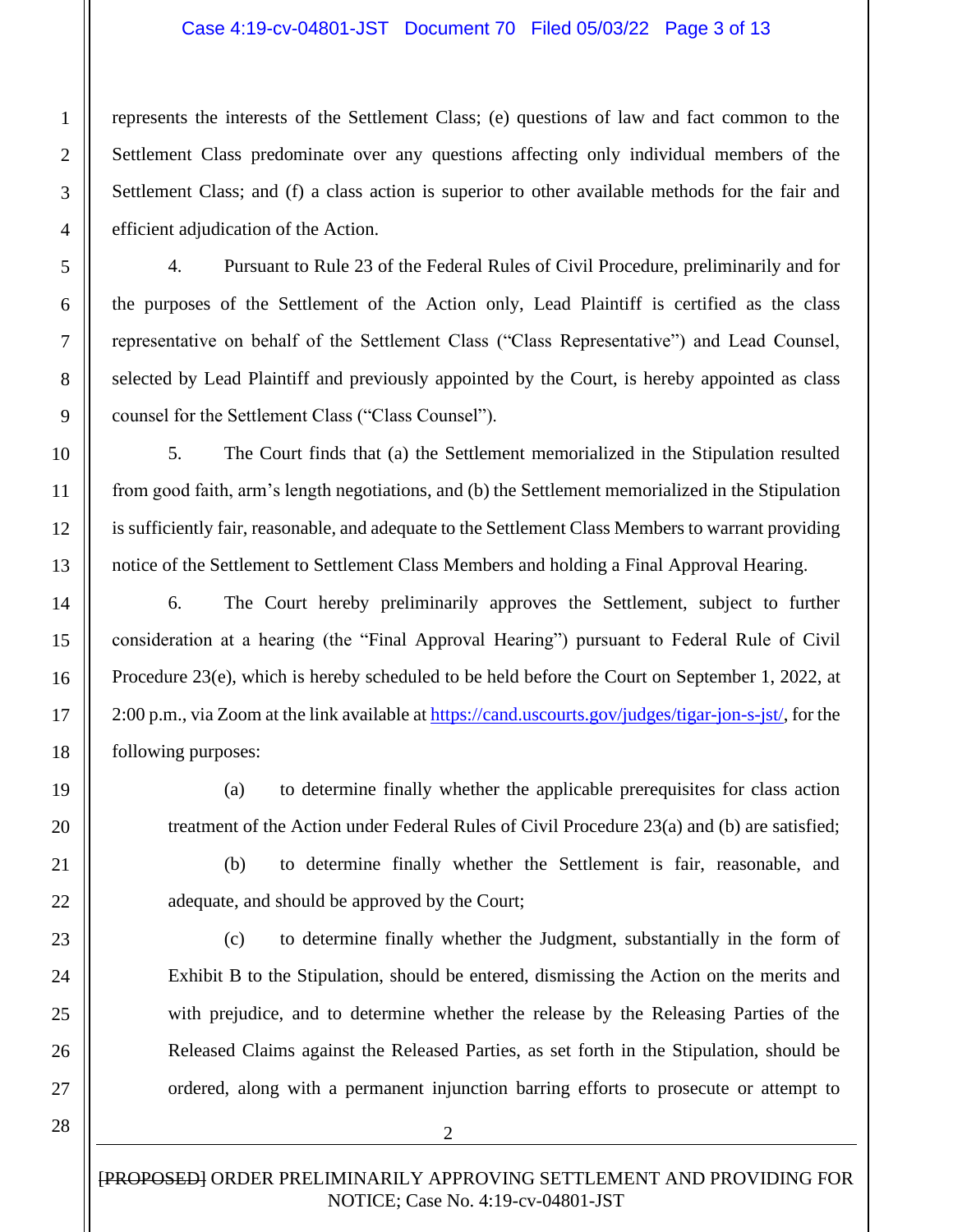## Case 4:19-cv-04801-JST Document 70 Filed 05/03/22 Page 4 of 13

prosecute any Released Claims extinguished by the release against any of the Released Parties, as also set forth in the Stipulation;

(d) to determine finally whether the proposed Plan of Allocation for the distribution of the Net Settlement Fund is fair and reasonable and should be approved by the Court;

(e) to consider the applications of Class Counsel for awards of attorney's fees with interest and expenses to Class Counsel and Compensatory Award to Class Representative;

(f) to consider Settlement Class Members' objections to the Settlement, if any, whether submitted previously in writing or presented orally at the Settlement Hearing by Settlement Class Members (or by counsel on their behalf), provided that they give proper notice that they intend to appear at the Settlement Hearing; and

(g) to rule upon such other matters as the Court may deem appropriate.

7. The Court reserves the right to adjourn the Final Approval Hearing to a later date and to approve the Settlement without modification, or with such modifications as may be agreed to by the Parties, with or without further notice other than entry of an order on the Court's docket. The Court may decide to hold the Final Approval Hearing telephonically or by other virtual means without further notice. The Court further reserves the right to enter its Judgment approving the Settlement and dismissing the Action, on the merits and with prejudice, regardless of whether it has approved the Plan of Allocation or awarded attorney's fees and expenses.

8. The Court approves the form, substance and requirements of (a) the Notice of Pendency and Proposed Settlement of Class Action ("Long Notice"), (b) the Summary Notice of Pendency and Proposed Settlement of Class Action ("Summary Notice"), (c) the Postcard Notice, and (d) the Proof of Claim and Release Form ("Proof of Claim"), all of which are exhibits to the Stipulation, except as set forth below:

(a) The information required for Settlement Class Members to request exclusion or to object should be modified consistent with this order, at paragraphs 21 and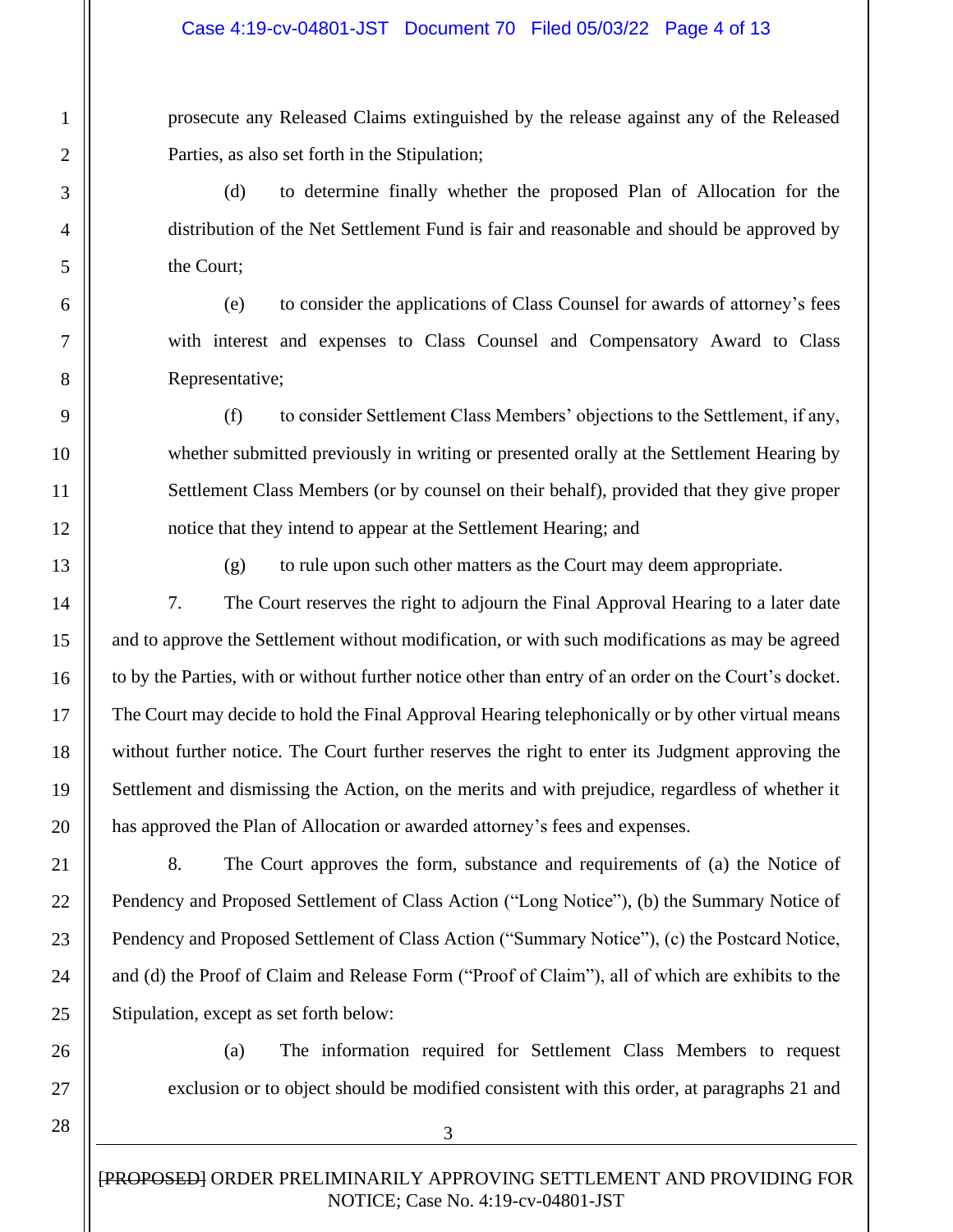25 below. *See, e.g.*, *Hefler v. Wells Fargo & Co.*, No. 16-cv-05479-JST, 2018 WL 4207245, at \*11-12 (N.D. Cal. Sept. 4, 2018).

(b) The notices should indicate that the final approval hearing will be conducted via Zoom, with the link available at https://cand.uscourts.gov/judges/tigar-jon-s-jst/.

(c) The Long Notice should be corrected so that it does not contain two questions numbered 9. ECF No. 66-4 at 10.

(d) In the Short Notice, and in Question 14 of the Long Notice, Settlement Class Members should be directed to mail objections to the "Clerk of Court" and not to the "Class Action Clerk." *Id.* at 12; ECF No. 66-6 at 4.

(e) In Question 19 of the Long Notice, the Court's hours should be modified from 9:00 a.m. to 4:00 p.m. to 9:00 a.m. to 1:00 p.m. ECF No. 66-4 at 14.

9. Class Counsel has the authority to enter into the Settlement on behalf of the Settlement Class and has the authority to act on behalf of the Settlement Class with respect to all acts or consents required by or that may be given pursuant to the Stipulation or such other acts that are reasonably necessary to consummate the Settlement.

10. For settlement purposes only, Strategic Claims Services is appointed and approved as the Claims Administrator to supervise and administer the notice procedure as well as the processing of claims.

11. The Escrow Agent may, at any time after entry of this Order and without further approval from Defendants or the Court, disburse at the direction of Class Counsel up to \$250,000 (two hundred fifty thousand dollars) from the Settlement Fund prior to the Effective Date to pay Notice and Administration Costs.

12. No later than seven (7) Business Days after the date of entry of this Order, NetApp shall obtain from its transfer agent, at NetApp's expense, a list containing the names and addresses of certificate or record holders who may have purchased shares of NetApp securities during the Settlement Class Period. NetApp shall provide and/or cause its transfer agent to provide to the Claims Administrator a list of the record owners of NetApp securities during the Class Period in a

28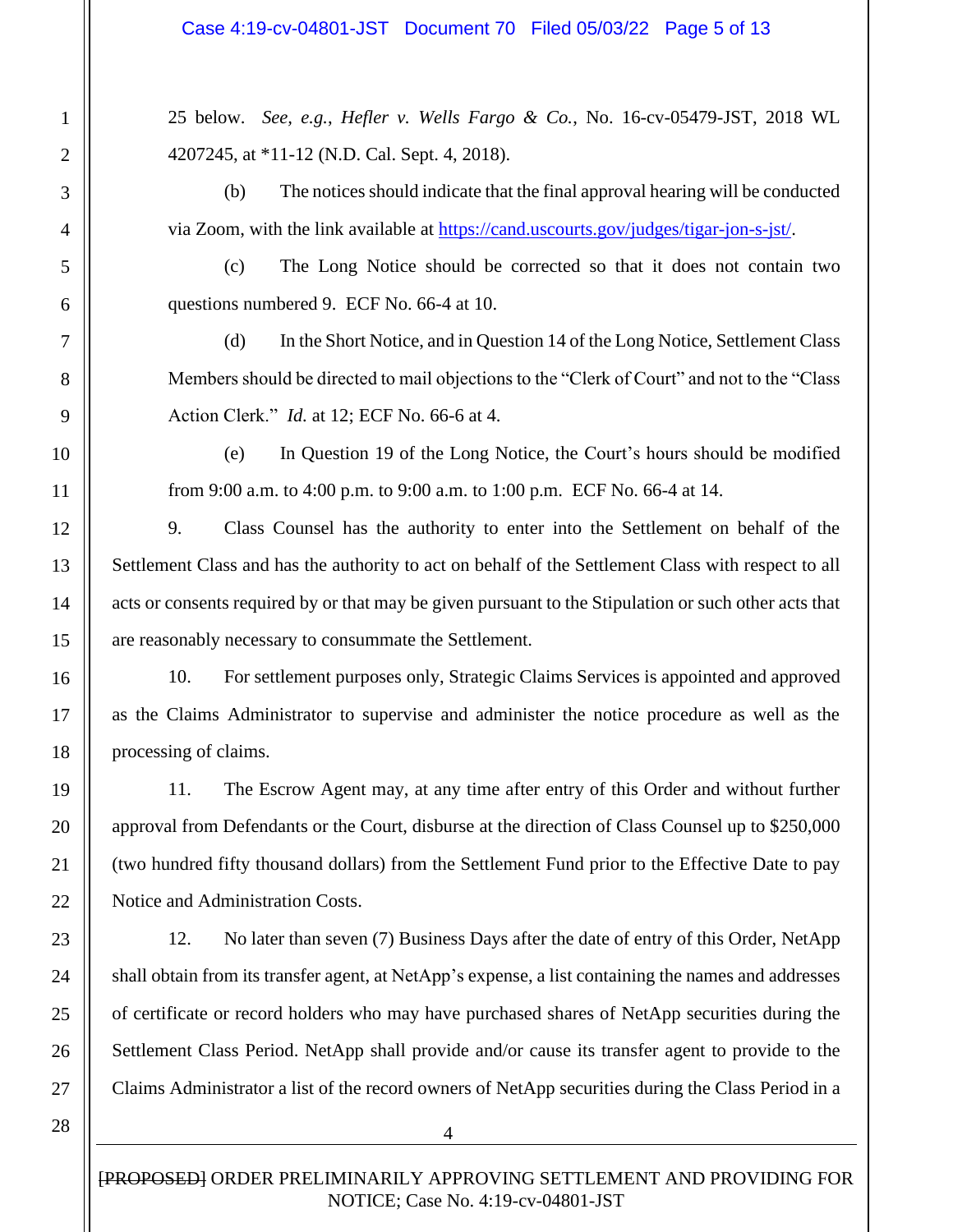usable electronic format, such as an Excel spreadsheet. This information will be kept confidential and not used for any purpose other than to provide the notice.

13. Within twenty (20) Business Days of the entry of this Order, Class Counsel, through the Claims Administrator, shall either (a) email links to the location of the Long Notice and Proof of Claim to Settlement Class Members for whom the Claims Administrator is able to obtain email addresses, substantially in the form annexed to the Stipulation as Exhibit A-2 and Exhibit A-3 or (b) cause the Postcard Notice, substantially in the form annexed to the Stipulation as Exhibit A-1, if no electronic mail address can be obtained, mailed, by first class mail, postage prepaid, to Settlement Class Members who can be identified with reasonable effort by Class Counsel, through the Claims Administrator.

14. Class Counsel, through the Claims Administrator, shall make all reasonable efforts to give notice to nominees or custodians who held NetApp securities during the Settlement Class Period as record owners but not as beneficial owners. Such nominees or custodians shall, within ten (10) calendar days of receipt of the notice, either: (i) request copies of the Postcard Notice sufficient to send the Postcard Notice to all beneficial owners for whom they are nominee or custodian, and within ten (10) calendar days after receipt thereof send copies to such beneficial owners; (ii) request links to the location of the Long Notice and Proof of Claim and email the links to each beneficial owner for whom they are nominee or custodian within ten (10) calendar days after receipt thereof; or (iii) provide the Claims Administrator with lists of the names, last known addresses and email addresses (to the extent known) of such beneficial owners, in which event the Claims Administrator shall promptly deliver the Postcard Notice to such beneficial owners. If the Claims Administrator receives an email address, it will send a link to the location of the Long Notice and Proof of Claim electronically. Nominees or custodians who elect to email links to the Long Notice and Proof of Claim or send the Postcard Notice to their beneficial owners shall send a written certification to the Claims Administrator confirming that the mailing or emailing has been made as directed. Copies of the Postcard Notice shall be made available to any nominee or custodian requesting same for the purpose of distribution to beneficial owners. The Claims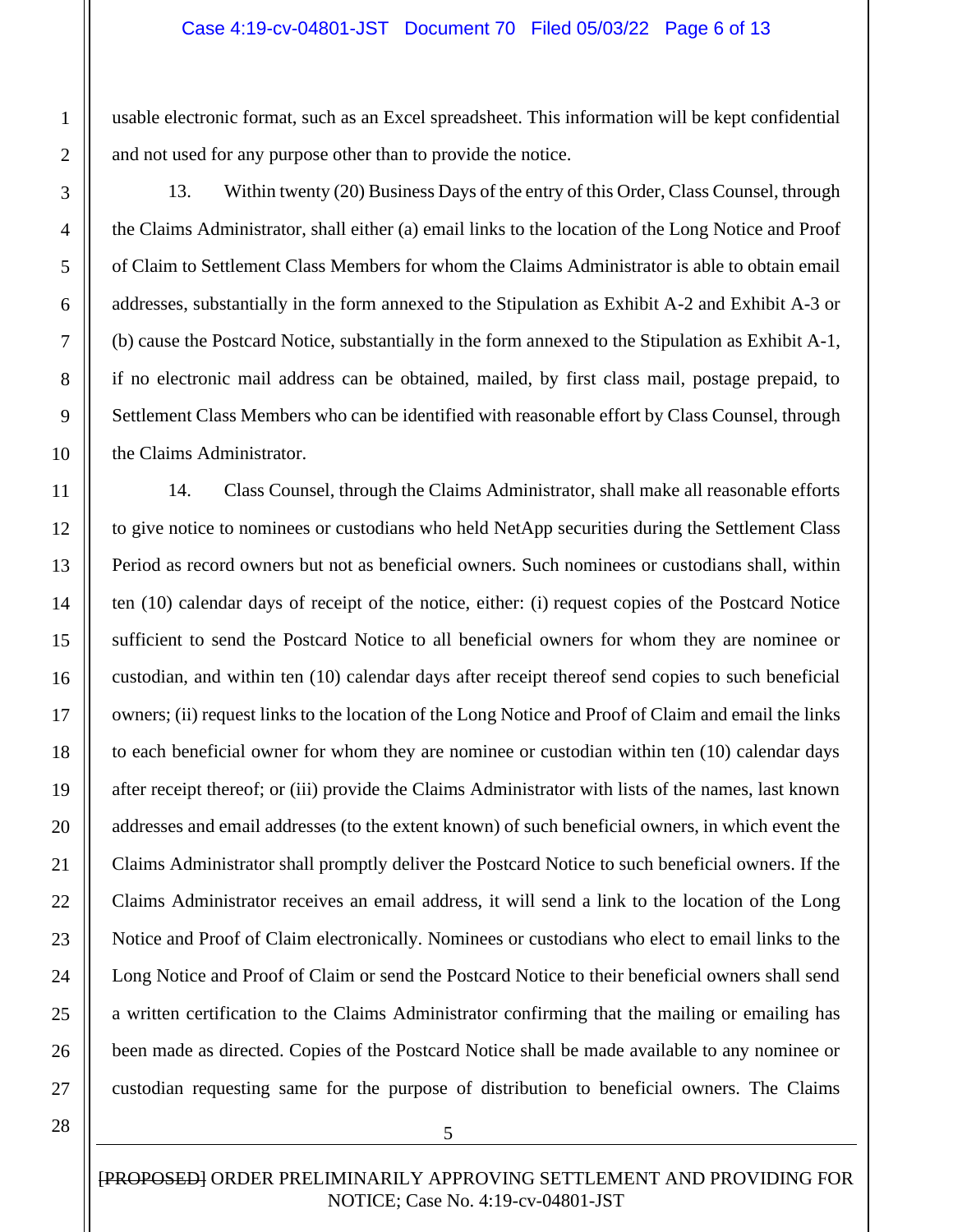### Case 4:19-cv-04801-JST Document 70 Filed 05/03/22 Page 7 of 13

Administrator shall, if requested, reimburse nominees or custodians out of the Settlement Fund solely for their reasonable out-of-pocket expenses incurred in providing notice to beneficial owners, which expenses would not have been incurred except for the providing names and addresses, of up to \$0.05 per name, address, and email address provided to the Claims Administrator; up to \$0.05 per unit for each Postcard Notice actually mailed, plus postage at the pre-sort rate used by the Claims Administrator; or up to \$0.05 per email notice sent, and subject to further order of this Court with respect to any dispute concerning such reimbursement.

15. Class Counsel shall, at least seven (7) calendar days before the Final Approval Hearing, serve upon counsel for Defendants and file with the Court proof of the mailing of the Postcard Notice as required by this Order.

16. Within sixteen (16) calendar days of the entry of this Order Class Counsel, through the Claims Administrator, shall cause the Stipulation and its exhibits, this Order, and a copy of the Long Notice and Proof of Claim to be posted on the Claims Administrator's website contemporaneously with the mailing of the Postcard Notice and/or emailing links to the Long Notice and Proof of Claim.

17. Class Counsel, through the Claims Administrator, shall cause the Summary Notice to be published electronically once on the *GlobeNewswire* and in print once in the *Investor's Business Daily* within ten (10) calendar days after the Postcard Notice mailing or emailing links to the location of the Long Notice and Proof of Claim. Class Counsel shall, at least seven (7) calendar days before the Settlement Hearing, serve upon counsel for Defendants and file with the Court proof of publication of the Summary Notice.

18. The forms and methods set forth herein of notifying the Settlement Class Members of the Settlement and its terms and conditions meet the requirements of due process, Rule 23 of the Federal Rules of Civil Procedure, and Section  $21D(a)(7)$  of the Securities Exchange Act of 1934, 15 U.S.C. § 78u-4(a)(7), as amended by the Private Securities Litigation Reform Act of 1995; constitute the best notice practicable under the circumstances; and constitute due and sufficient notice to all persons and entities entitled thereto. No Settlement Class Member will be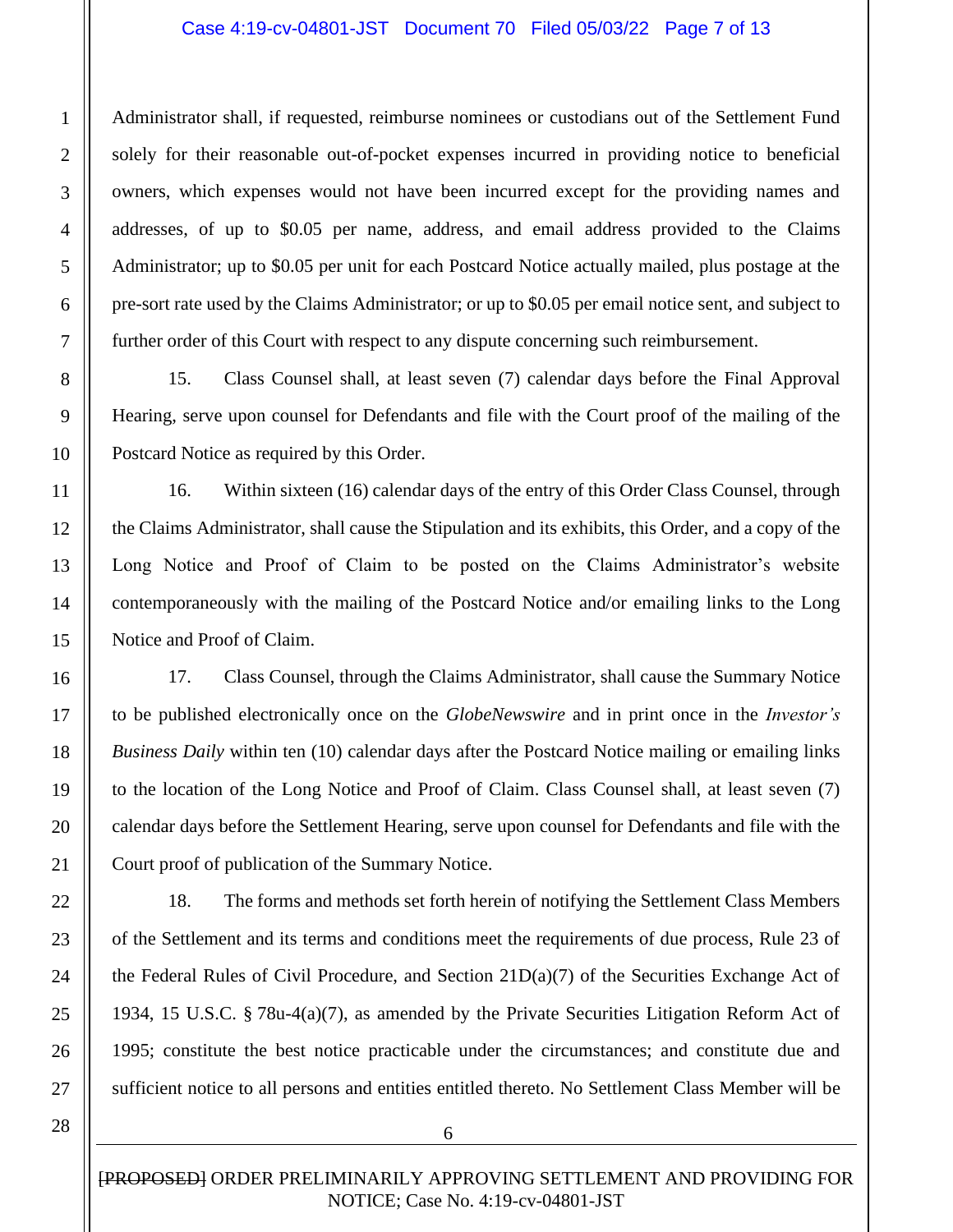### Case 4:19-cv-04801-JST Document 70 Filed 05/03/22 Page 8 of 13

relieved from the terms and conditions of the Settlement, including the releases provided for therein, based upon the contention or proof that such Settlement Class Member failed to receive actual or adequate notice.

19. In order to be entitled to participate in recovery from the Net Settlement Fund after the Effective Date, each Settlement Class Member shall take the following action and be subject to the following conditions:

(a) A properly completed and executed Proof of Claim must be submitted to the Claims Administrator: (a) electronically through the Claims Administrator's website, www.strategicclaims.net, by 11:59 p.m. EST on August 2, 2022; or (b) at the Post Office Box indicated in the Notice, postmarked no later than August 2, 2022 (thirty (30) calendar days prior to the Final Approval Hearing). Such deadline may be further extended by Order of the Court. Each Proof of Claim shall be deemed to have been submitted when: (a) the claim receives a confirmation notice from Strategic Claims Services for electronic submissions; or (b) legibly postmarked (if properly addressed and mailed by first class mail), provided such Proof of Claim is actually received before the filing of a motion for an Order of the Court approving distribution of the Net Settlement Fund. Any Proof of Claim submitted in any other manner shall be deemed to have been submitted when it was actually received by the Claims Administrator at the address designated in the Notice.

(b) The Proof of Claim submitted by each Settlement Class Member must satisfy the following conditions: (i) it must be properly completed, signed and submitted in a timely manner in accordance with the provisions of the preceding subparagraph; (ii) it must be accompanied by adequate supporting documentation for the transactions reported therein, in the form of broker confirmation slips, broker account statements, an authorized statement from the broker containing the transactional information found in a broker confirmation slip, or such other documentation as is deemed adequate by the Claims Administrator or Class Counsel; (iii) if the person executing the Proof of Claim is acting in a representative capacity, a certification of their current authority to act on behalf of the

# 18 19 20 21 22 23 24 25 26 27 28

1

2

3

4

5

6

7

8

9

10

11

12

13

14

15

16

17

[PROPOSED] ORDER PRELIMINARILY APPROVING SETTLEMENT AND PROVIDING FOR NOTICE; Case No. 4:19-cv-04801-JST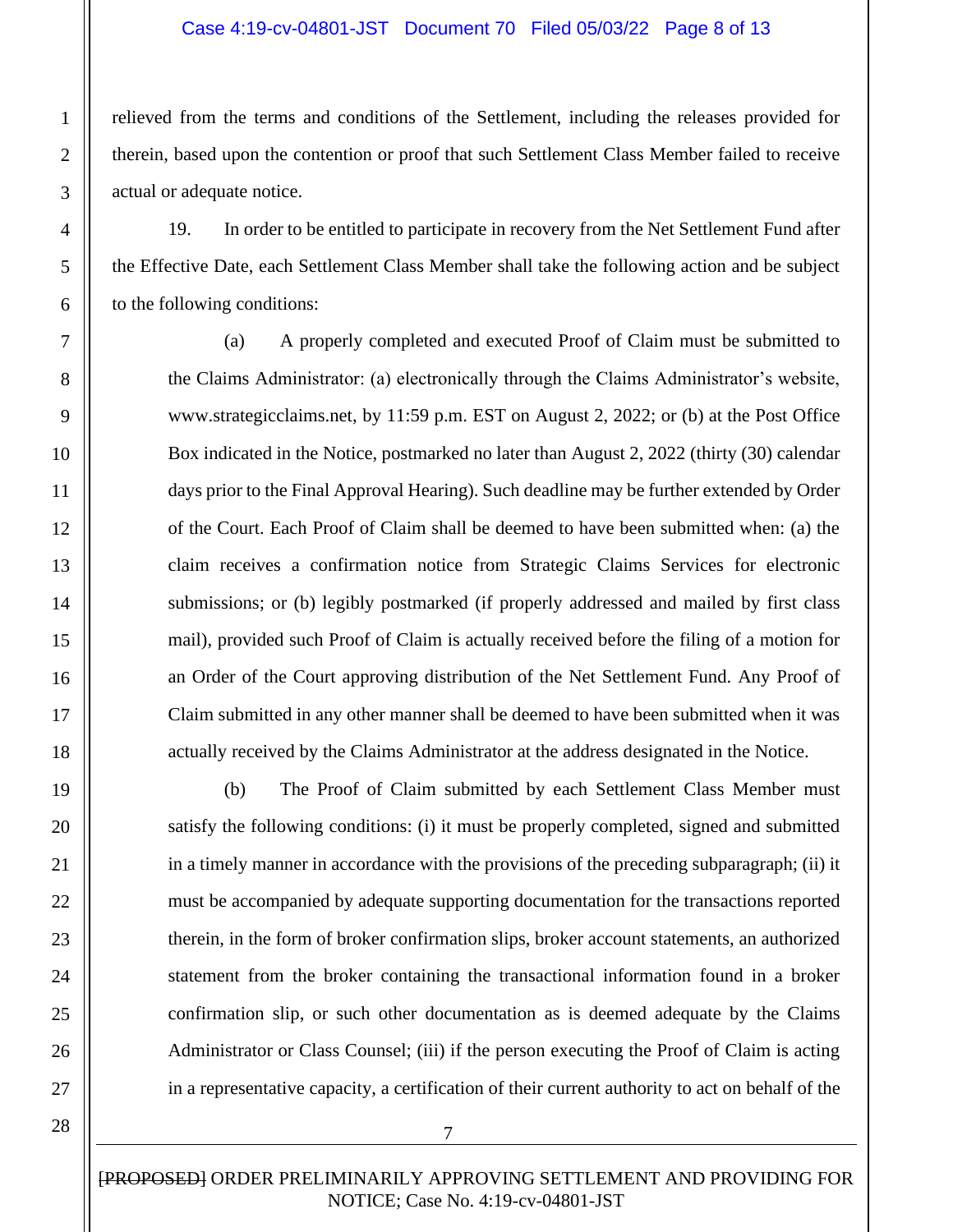### Case 4:19-cv-04801-JST Document 70 Filed 05/03/22 Page 9 of 13

Settlement Class Member must be provided with the Proof of Claim; and (iv) the Proof of Claim must be complete and contain no material deletions or modifications of any of the printed matter contained therein and must be signed under penalty of perjury.

(c) Once the Claims Administrator has considered a timely submitted Proof of Claim, it shall determine whether such claim is valid, deficient, or rejected. For each claim determined to be either deficient or rejected, the Claims Administrator shall send a deficiency letter or rejection letter as appropriate, describing the basis on which the claim was so determined. Persons who timely submit a Proof of Claim that is deficient or otherwise rejected shall be afforded a reasonable time (at least ten (10) calendar days) to cure such deficiency, if it shall appear that such deficiency may be cured. If any Claimant whose claim has been rejected in whole or in part wishes to contest such rejection, the Claimant must, within ten (10) calendar days after the date of mailing of the notice, serve upon the Claims Administrator a notice and statement of reasons indicating the Claimant's ground for contesting the rejection along with any supporting documentation, and requesting a review thereof by the Court. If an issue concerning a claim cannot be otherwise resolved, Class Counsel shall thereafter present the request for review to the Court.

(d) As part of the Proof of Claim, each Settlement Class Member shall submit to the jurisdiction of the Court with respect to the claim submitted, and shall, upon the Effective Date, release all claims as provided in the Stipulation. No discovery shall be allowed on the merits of the Action or the Settlement in connection with processing of the Proof of Claim, nor shall any discovery from or of Defendants be allowed on any topic.

20. All Settlement Class Members who do not submit valid and timely Proofs of Claim will be forever barred from receiving any payments from the Net Settlement Fund but will in all other respects be subject to and bound by the provisions of the Stipulation and the Judgment, if entered.

21. Settlement Class Members shall be bound by all determinations and judgments in the Action whether favorable or unfavorable, unless such Persons request exclusion from the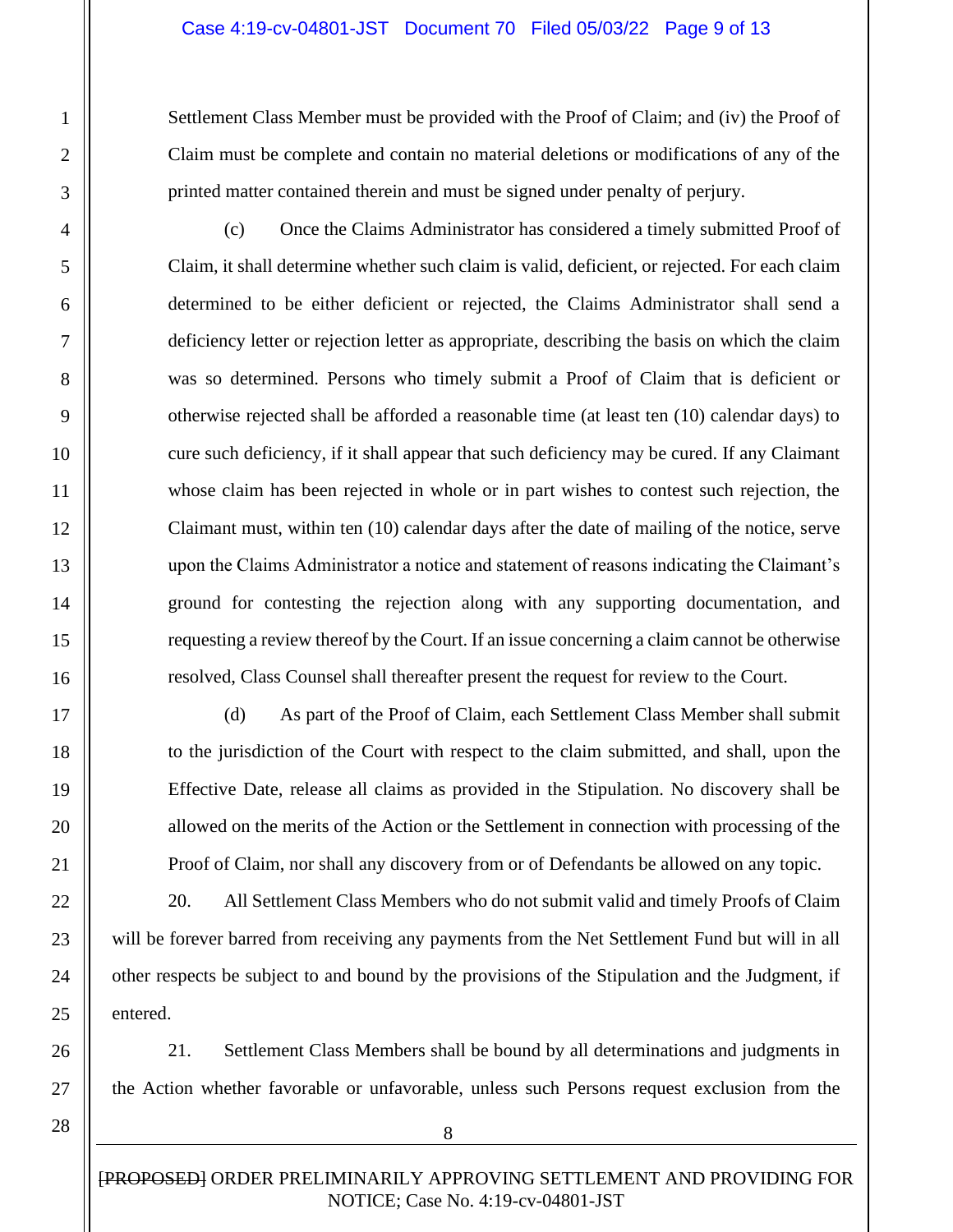## Case 4:19-cv-04801-JST Document 70 Filed 05/03/22 Page 10 of 13

Settlement Class in a timely and proper manner, as hereinafter provided. A Settlement Class Member wishing to make such request for exclusion from the Settlement shall mail it, in written form, by first class mail, postage prepaid, or otherwise deliver it, so that it is received no later than August 11, 2022 (twenty-one (21) calendar days prior to the Final Approval Hearing) (the "Exclusion Deadline"), to the address listed in the Long Notice. In order to be valid, such request for exclusion must include (1) the Settlement Class Member's full name; (2) a statement that the Settlement Class Member requests to be excluded from the settlement class in *Smith v. NetApp, Inc.*, Case No. 4:19-cv-04801-JST; and (3) the Settlement Class Member's signature. Information regarding Settlement Class Members' transactions involving NetApp shares, or Settlement Class Members' telephone numbers and addresses, is not required. The request for exclusion shall not be effective unless it provides the required information, is legible, and is made within the time stated above, or the exclusion is otherwise accepted by the Court.

22. The Claims Administrator shall provide all requests for exclusion and supporting documentation submitted therewith (including untimely requests and revocations of requests) to counsel for the Parties as soon as possible and no later than the Exclusion Deadline or upon the receipt thereof (if later than the Exclusion Deadline). The Settlement Class will not include any Person who delivers a valid and timely request for exclusion that has not been thereafter revoked.

23. Any Person that submits a request for exclusion may thereafter submit to the Claims Administrator a written revocation of that request for exclusion, provided that it is received no later than two (2) Business Days before the Final Approval Hearing, in which event that Person will be included in the Settlement Class.

24. All Persons who submit a valid, timely and unrevoked request for exclusion will be forever barred from receiving any payments from the Net Settlement Fund.

25. The Court will consider comments and/or objections to the Settlement, the Plan of Allocation, or the Fee and Expense Application, provided, however, that no Settlement Class Member or other Person shall be heard or entitled to contest the approval of the terms and conditions of the proposed Settlement, the Plan of Allocation, or the Fee and Expense Application,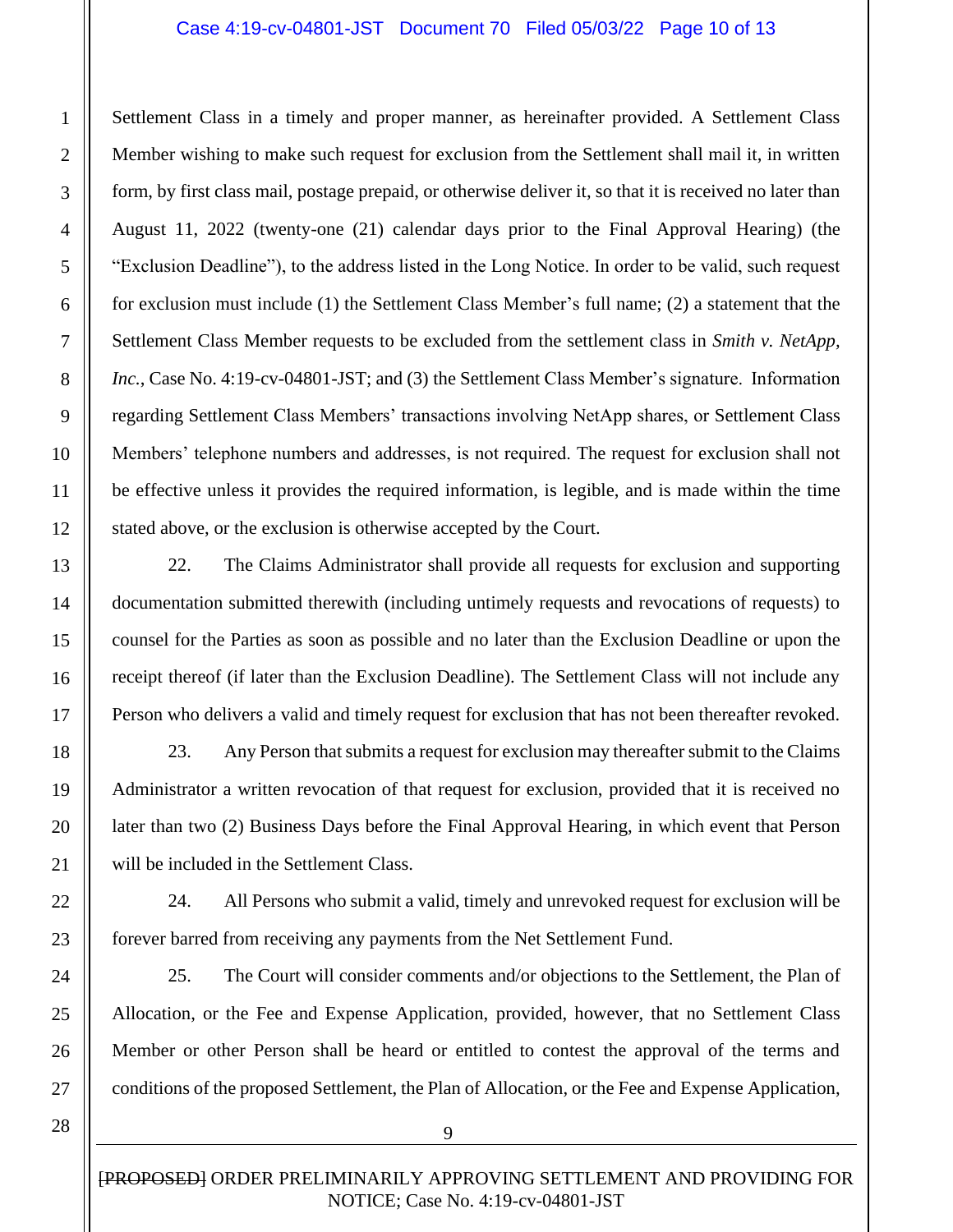### Case 4:19-cv-04801-JST Document 70 Filed 05/03/22 Page 11 of 13

or any other order relating thereto, unless that Person has (at least twenty-one (21) calendar days prior to the Final Approval Hearing date) filed said objection(s) with the Court by mailing them to Clerk of Court, U.S. District Court, Northern District of California, 1301 Clay Street, Suite 400 S, Oakland, CA 94612, or by filing them in person at any location of the United States District Court for the Northern District of California. To be valid, any such objection must contain the Settlement Class Member's full name, the basis for their belief that they are a member of the settlement class, the basis of their objection, and their signature. Settlement Class Members should also be advised that they may file an objection or appear at the Final Approval Hearing either on their own or through an attorney, and that if they appear through an attorney, they are responsible for paying that attorney. Settlement Class Members do not need to appear at the Final Approval Hearing or take any other action to indicate their approval.

26. Any Settlement Class Member who does not object in the manner prescribed above shall be deemed to have waived all such objections and shall forever be foreclosed from making any objection to the fairness, adequacy, or reasonableness of the Settlement, the Judgment to be entered approving the Settlement, the Plan of Allocation, and/or the Fee and Expense Application, unless otherwise ordered by the Court; shall be bound by all the terms and provisions of the Stipulation and by all proceedings, orders and judgments in the Action; and shall also be foreclosed from appealing from any judgment or order entered in this Action.

27. All papers in support of the Settlement, the Plan of Allocation, and/or the Fee and Expense Application shall be filed and served no later than thirty-five (35) calendar days before the Final Approval Hearing.

28. The motion for final approval shall address the final approval guidelines in the Northern District of California's Procedural Guidance for Class Action Settlements, available at https://cand.uscourts.gov/forms/procedural-guidance-for-class-action-settlements/, in the order the guidelines are presented on the website. As reflected in the Guidance, the Court will require a post-distribution accounting within 21 days after the distribution of settlement funds. The Court will typically withhold between 10% and 25% of the attorney's fees granted at final approval until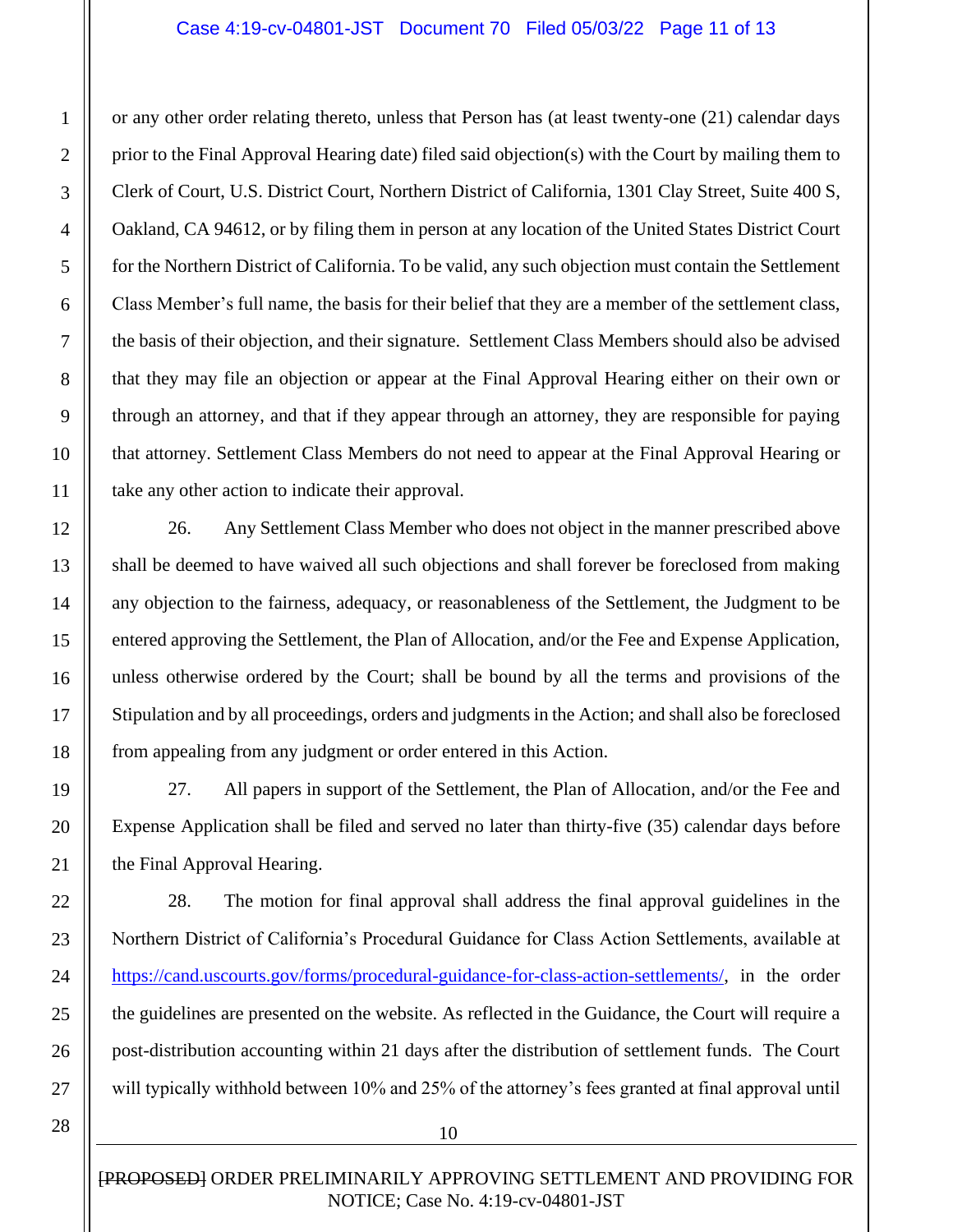after the post-distribution accounting has been filed. The final approval motion should specify what percentage class counsel believes it is appropriate to withhold and why.

29. Any submissions filed in response to any objections or in further support of the Settlement, the Plan of Allocation, and/or the Fee and Expense Application shall be filed no later than seven (7) calendar days prior to the Final Approval Hearing.

30. Defendants, their counsel, and other Released Parties shall have no responsibility for, or liability with respect to, the Plan of Allocation or any application for attorney's fees and interest, or expenses or payments to the Class Representative submitted by Class Counsel, and such matters will be considered separately from the fairness, reasonableness, and adequacy of the Settlement.

31. Pending final determination of whether the Settlement should be approved, all Releasing Parties shall be enjoined from commencing, prosecuting, or attempting to prosecute any Released Claims against any Released Party in any court or tribunal or proceeding. Unless and until the Stipulation is cancelled and terminated pursuant to the Stipulation, all proceedings in the Action, other than such proceedings as may be necessary to carry out the terms and conditions of the Stipulation, are hereby stayed and suspended until further order of the Court.

32. All funds held by the Escrow Agent shall be deemed and considered to be in the custody of the Court, and shall remain subject to the jurisdiction of the Court, until such time as such funds shall be distributed or returned pursuant to the Stipulation and Plan of Allocation and/or further order(s) of the Court.

33. Neither the Stipulation, nor any of its terms or provisions, nor any of the negotiations or proceedings connected with it, shall be construed as an admission or concession by Defendants, their counsel, or any of the other Released Parties of the truth of any of the allegations in the Action, or of any liability, fault, or wrongdoing of any kind and shall not be construed as, or deemed to be evidence of, or an admission or concession that Class Representative or any Settlement Class Members directly have suffered any damages, harm, or loss. Further, neither the Stipulation, nor any of its terms or provisions, nor any of the negotiations or